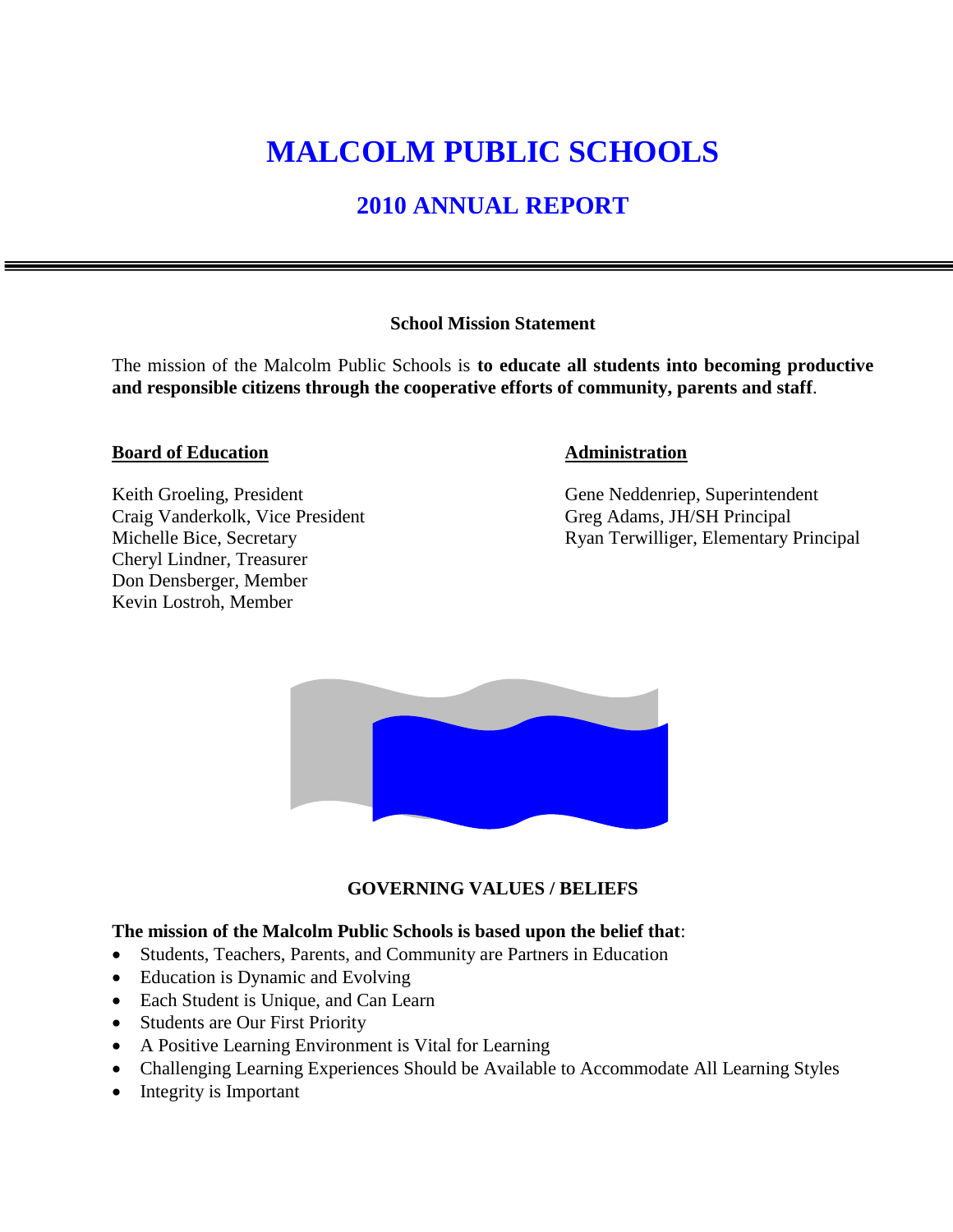# TO: MALCOLM PUBLIC SCHOOL PARENTS AND PATRONS:

# **Preparing a Child to Become a Productive and Responsible Citizen**

This report is submitted to the patrons of Malcolm School District #148 as an annual report in accord with accreditation rules of the Nebraska Department of Education. This Annual Report is a compilation of many facts, which are intended to provide parents and patrons of the Malcolm Schools with information on student achievement, school system performance, and district resource allocation and expenditures. We are very proud of the accomplishments and achievements of our students and staff. We are thankful for a progressive thinking and supportive Board of Education and school community. Not only is it important for our community to have accurate and relevant information about our schools, but also very important that you are involved in the educational process.

The original mission statement and governing values were first developed in 1995/96 by a group of 28 district patrons; in 2002 and 2007 the mission and values were affirmed during the required State review process for school improvement. Patrons, parents, teachers, administrators and school board members, working together to guide this school district into the twenty-first century, review the current mission and values of the district annually. The Malcolm Public School is a quality school system with a quality staff. This District has been fortunate through the years to have the support of the community patrons in every aspect of district growth and change. **It is, and will continue to be our mission, to educate all students into becoming productive and responsible citizens through the cooperative efforts of community, parents and staff.** 

This Report attempts to provide a variety of information about Malcolm Public School's operations, enrollment, financial status, district demographics, and achievement highlights. It includes examples of how we fared at giving our students the critical skills they need to be productive citizens in our society. While this report has been prepared as a comprehensive picture of education in this district, we realize that the total picture cannot be told in percentages, numbers, and charts. I encourage you to read the report. If any questions arise, please feel free to contact the Superintendent's Office at 796-2151. This is an interesting time in education as we are experiencing many changes in local, state and national education requirements. Local, state, national, and now international challenges face us each day as we prepare our students for the world of tomorrow. There are, and will be, many opportunities for you to become involved in your school. You and your participation are always welcomed at Malcolm Public School.

Sincerely,

Gene C. Neddenriep Superintendent of Schools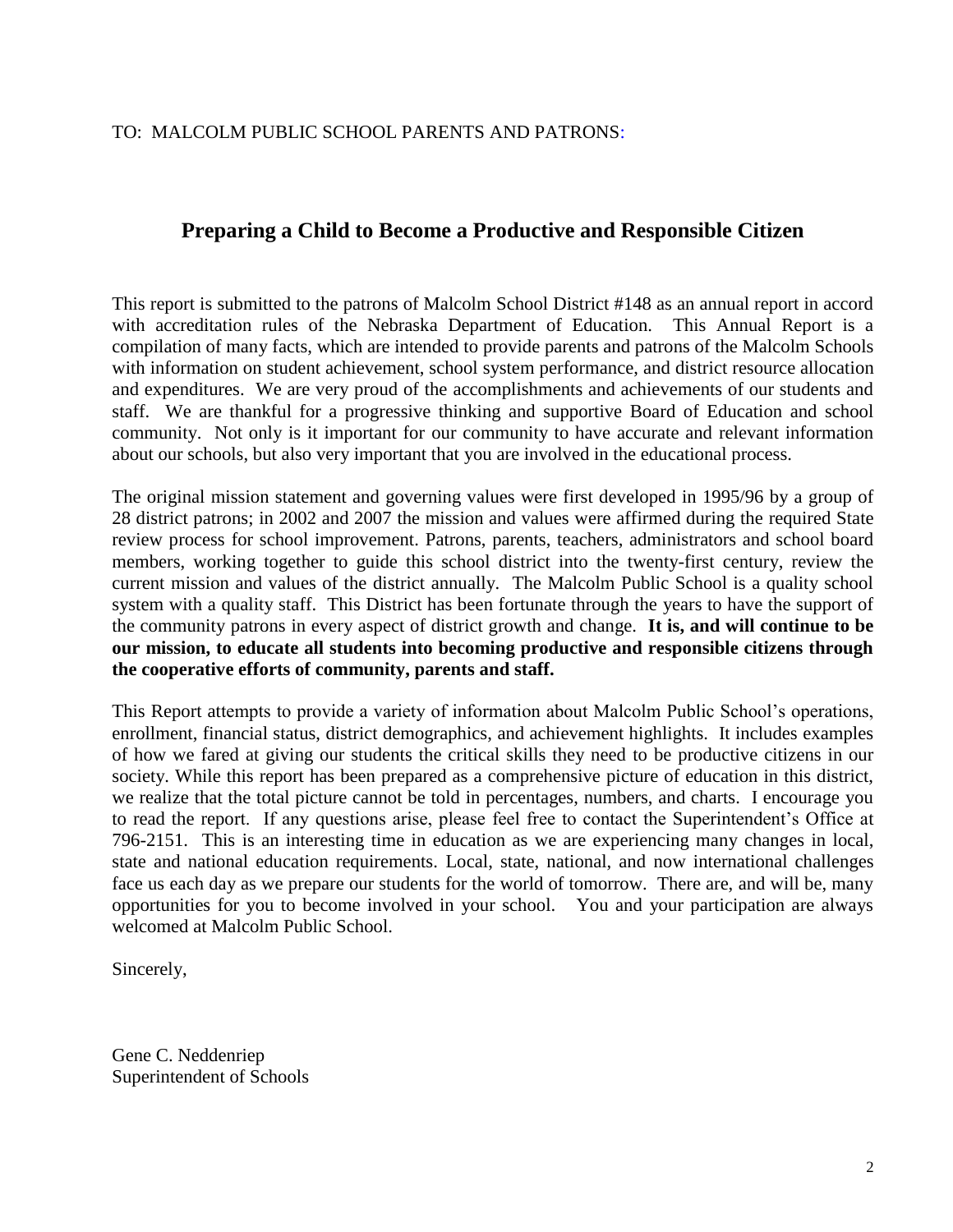# **DISTRICT DESCRIPTION**

The Malcolm School District (#148) comprises approximately 85.3 square miles in Lancaster and 2.6 miles in Seward County. The district is made up of the communities of Emerald, Malcolm, and the surrounding rural areas. The district is organized as a K-6, 7-12 educational program within one building which is located just north of the Village of Malcolm.

Malcolm Public School is classified as a Class III (K-12) district by the Nebraska Department of Education. The Nebraska School Activities Association, for purposes of student activities and athletic competition has classified Malcolm, as a Class C school. Malcolm Public School is a member of the East Central Nebraska Conference for our activities program. Member schools besides Malcolm include the following: Conestoga, Elmwood-Murdock, East Butler, Louisville, Mead, Palmyra, Johnson County Central, Weeping Water, and Yutan.

A six member, at-large Board governs the school district. Each member is elected for a four-year term. Board members serve without compensation. The Board of Education generally meets the third Monday of each month, with a standard starting time of 7:00 P.M. The meetings, which are open to the public, are traditionally held in the district boardroom located in the Central Administration Office at  $10004$  NW  $112<sup>th</sup>$ . Current members of the Board of Education are: President Keith Groeling, Vice-President Craig Vanderkolk, Secretary Michelle Bice, Treasurer Cheryl Lindner, other members include Don Densberger and Kevin Lostroh.

The Malcolm Public Schools Educational Foundation is a non-profit organization that operates separately but as an extension of the schools. The foundation was formed to provide for acceptance of tax-deductible donations from interested supporters of education. Donations in the form of cash, acceptable equipment and other donations have been accepted since the foundation was formed in the fall of 1991. The foundation also donates to worthwhile school projects throughout the year.

Each year, to assist graduates in furthering their education, scholarships are awarded graduating seniors from the Malcolm Public Schools perpetual scholarship fund.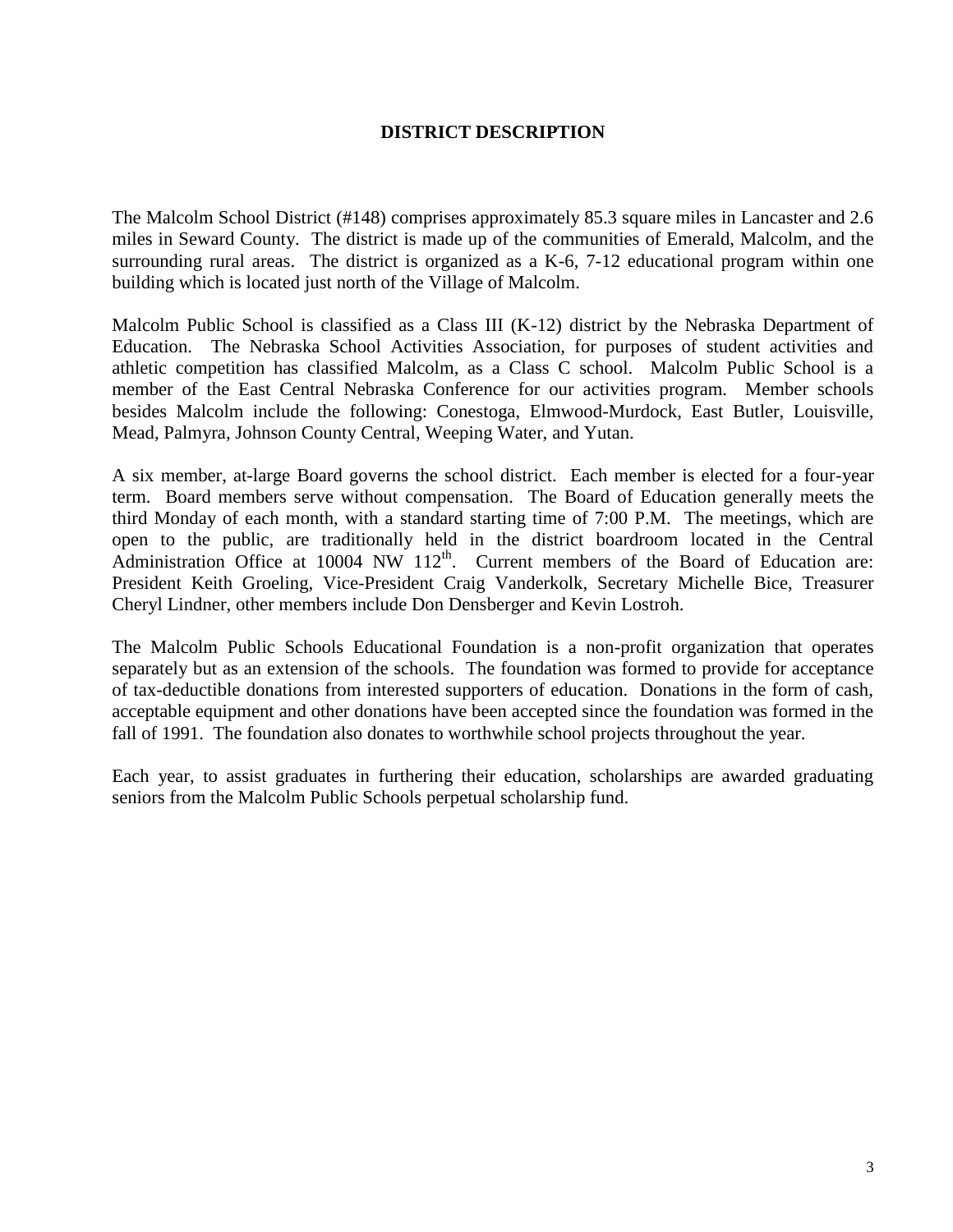# **DEMOGRAPHIC INFORMATION**

| $04 - 05$                                                                      | $05-06$                                                                        | M/O 06-07                                                                        | $07 - 08$                                                                      | $08 - 09$                                                                        | $09-10$                                                                        | $10-11$                                                                          |
|--------------------------------------------------------------------------------|--------------------------------------------------------------------------------|----------------------------------------------------------------------------------|--------------------------------------------------------------------------------|----------------------------------------------------------------------------------|--------------------------------------------------------------------------------|----------------------------------------------------------------------------------|
| $K-33$<br>$1 - 31$<br>$2 - 36$<br>$3 - 25$<br>$4 - 31$<br>$5 - 26$<br>$6 - 43$ | $K-31$<br>$1 - 35$<br>$2 - 29$<br>$3 - 35$<br>$4 - 25$<br>$5 - 29$<br>$6 - 26$ | $K - 39$<br>$1 - 31$<br>$2 - 36$<br>$3 - 35$<br>$4 - 36$<br>$5 - 29$<br>$6 - 27$ | $K-41$<br>$1 - 43$<br>$2 - 34$<br>$3 - 36$<br>$4 - 37$<br>$5 - 35$<br>$6 - 37$ | $K - 40$<br>$1 - 39$<br>$2 - 44$<br>$3 - 36$<br>$4 - 37$<br>$5 - 38$<br>$6 - 38$ | K - 26<br>$1 - 39$<br>$2 - 41$<br>$3 - 41$<br>$4 - 35$<br>$5 - 38$<br>$6 - 38$ | $K - 36$<br>$1 - 25$<br>$2 - 41$<br>$3 - 41$<br>$4 - 40$<br>$5 - 35$<br>$6 - 40$ |
| $K-6$ 225                                                                      | 210                                                                            | 233                                                                              | 263                                                                            | 272                                                                              | 258                                                                            | 258                                                                              |
| $7 - 39$<br>$8 - 30$<br>$9 - 44$<br>$10 - 35$<br>$11 - 35$<br>$12 - 50$        | $7 - 42$<br>$8 - 42$<br>$9 - 35$<br>$10 - 45$<br>$11 - 34$<br>$12 - 34$        | $7 - 29$<br>$8 - 47$<br>$9 - 38$<br>$10 - 32$<br>$11 - 44$<br>$12 - 32$          | $7 - 29$<br>$8 - 31$<br>$9 - 39$<br>$10 - 41$<br>$11 - 31$<br>$12 - 42$        | $7 - 40$<br>$8 - 29$<br>$9 - 33$<br>$10 - 40$<br>$11 - 37$<br>$12 - 29$          | $7 - 39$<br>$8 - 40$<br>$9 - 32$<br>$10 - 32$<br>$11 - 36$<br>$12 - 38$        | $7 - 38$<br>$8 - 39$<br>$9 - 46$<br>$10 - 31$<br>$11 - 34$<br>$12 - 35$          |
| 7-12<br>233                                                                    | 232                                                                            | 222                                                                              | 213                                                                            | 208                                                                              | 217                                                                            | 223                                                                              |
| K-12<br>458                                                                    | 442                                                                            | 455                                                                              | 476                                                                            | 480                                                                              | 475                                                                            | 481                                                                              |

# **Student Enrollment Comparison, as of the Last Friday in September:**

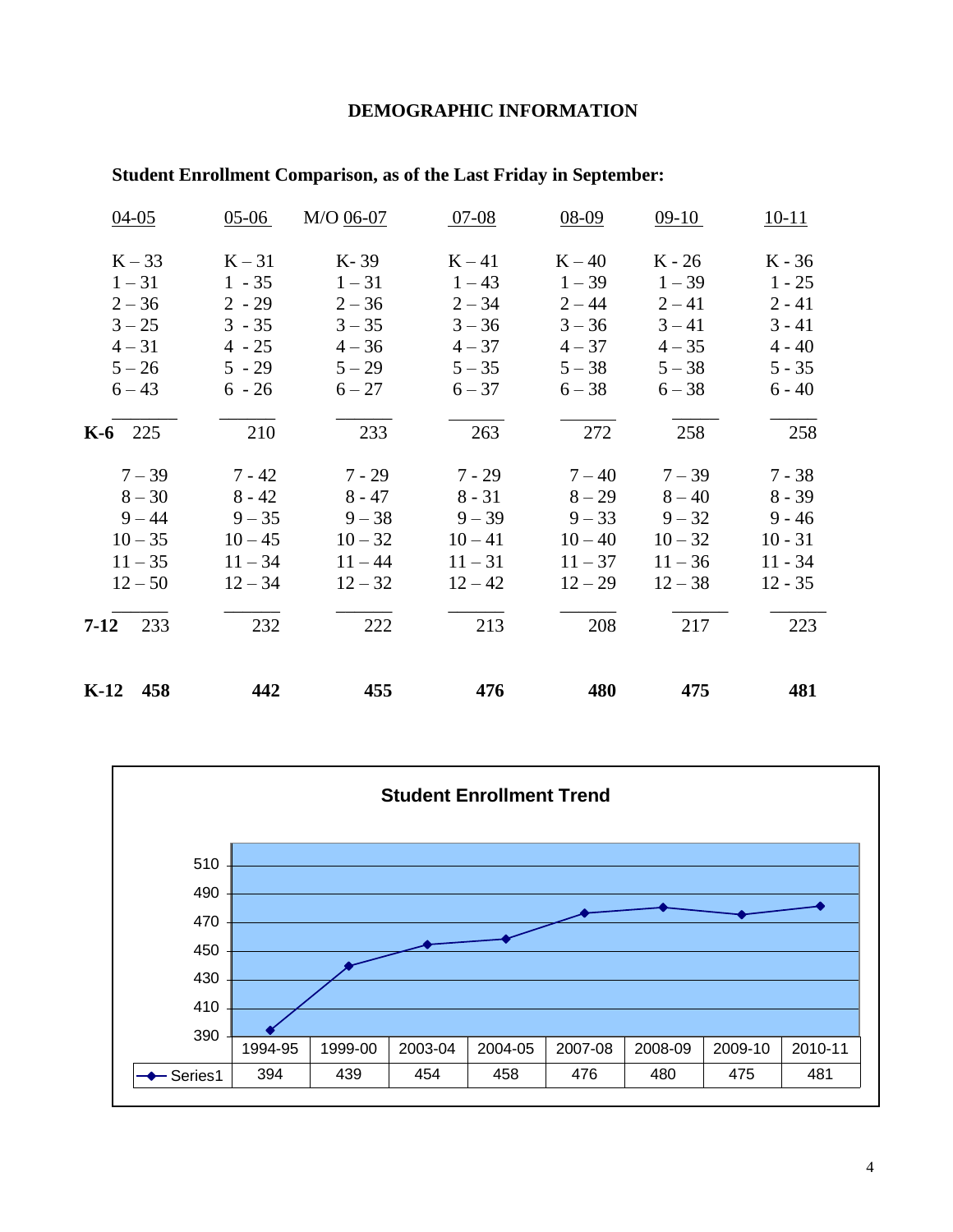# **Faculty and Support Staffing:**

The Malcolm Public School staff is constantly seeking ways to improve themselves, their knowledge of subject matter, and their instructional skills and techniques. Staff development is an important part of our adult learning process. Staff members gain additional experiences through in-services, and workshops as well as summer and evening college classes. Of the forty seven (47) professional staff members employed, thirty two - (32) or (68%) faculty members have obtained at least a masters degree. Ninety-four (94) % of the certified staff has earned college hours beyond their initial degree and 100% have attended workshops or in-service experiences to support their instruction. Twenty-nine (29) professional staff members have 10 or more years of teaching experience. Eleven (11) staff members have 25 or more years in education and out of that eleven, eight (8) staff members have 30 or more years in education. There are eighteen (18) faculty members who have been in the Malcolm Public School System at least 10 years, which provides continuity, stability and excellence in our programs.

# **Staff Information**

| Administration      | $3.5 -$ | (1-Supt, 2 Prin., and .5 Special Ed Director)                              |
|---------------------|---------|----------------------------------------------------------------------------|
| K-6 Teachers        | 19      | $(K-6)$ utilizes team concept - $(K-1-2)$ (3-4) (5-6) (Spch) (Sped) (Tech) |
| 7-12 Teachers       | 15      | (2-Sci, 2-Math, 3-S.S., 3-Lang Arts, 1-IA, 1-Bus, 1-Family Consumer        |
|                     |         | Science, 1-Sped and 1-Technology                                           |
| K-12 Teachers       | 9.5     | (.5-SpEd, 1-Spanish, 1-Art, 2-Music, 1-Libr, 1 Reading and 1 -             |
|                     |         | Guidance, 2-PE)                                                            |
| K-6 Non-Certified   | 9       | (Aides: 1-Health Aid. 7-Sp Ed/Classroom, 1-Elem Ad Ass't)                  |
| 9-12 Non-Certified  | 4       | (Aides: 1-Library, 1-Office Aide, 1 Sped Aid and 1-HS Ad Ass't)            |
| Dist. Non-Certified | 17.5    | (4.5-Cooks, 5.0-Bus Drivers, 6-Main/Custodians and 2-Clerical)             |
| Total # of Staff    | 77.5    | Not All Are Full Time                                                      |

**Staff - Past and Future:** Increased needs in special education have resulted in MPS increasing its certified and non-certificated staff to help accommodate those special needs. As we have found ways to better engage middle level learners we have also found it took additional instructors, but the improved middle level learning has well been worth the effort and cost.

CF- Certificated Faculty -- NC- Non-Certified

|       | 2005 | 2006                                                                                                                   | 2007 | 2008 | 2009 | 2010        |
|-------|------|------------------------------------------------------------------------------------------------------------------------|------|------|------|-------------|
|       |      | $40.44 - CF$ $43.44 - CF$ $46$ $- CF$ $46$ $- CF$ $47 - CF$ $47 - CF$<br>27 - NC 29 - NC 29.75 - NC 30.25 - NC 30 - NC |      |      |      | $30.5 - NC$ |
| Total |      | 67.44 72.44 75.75 76.25 77                                                                                             |      |      |      | 77.5        |

**Student Transportation:** The transportation department currently includes seven buses (5 route and 2 spare/activity), 2 vans, 1 special education vehicle, and one pick-up truck. The numbers for 09-10 follow:

Route miles for year: 43,717 Average miles driven per day: 251 Students transported daily by this district: 233 Special Education Miles: 5,182

Average miles driven per bus/per day: 50 Activity trip miles including field trips: 30,012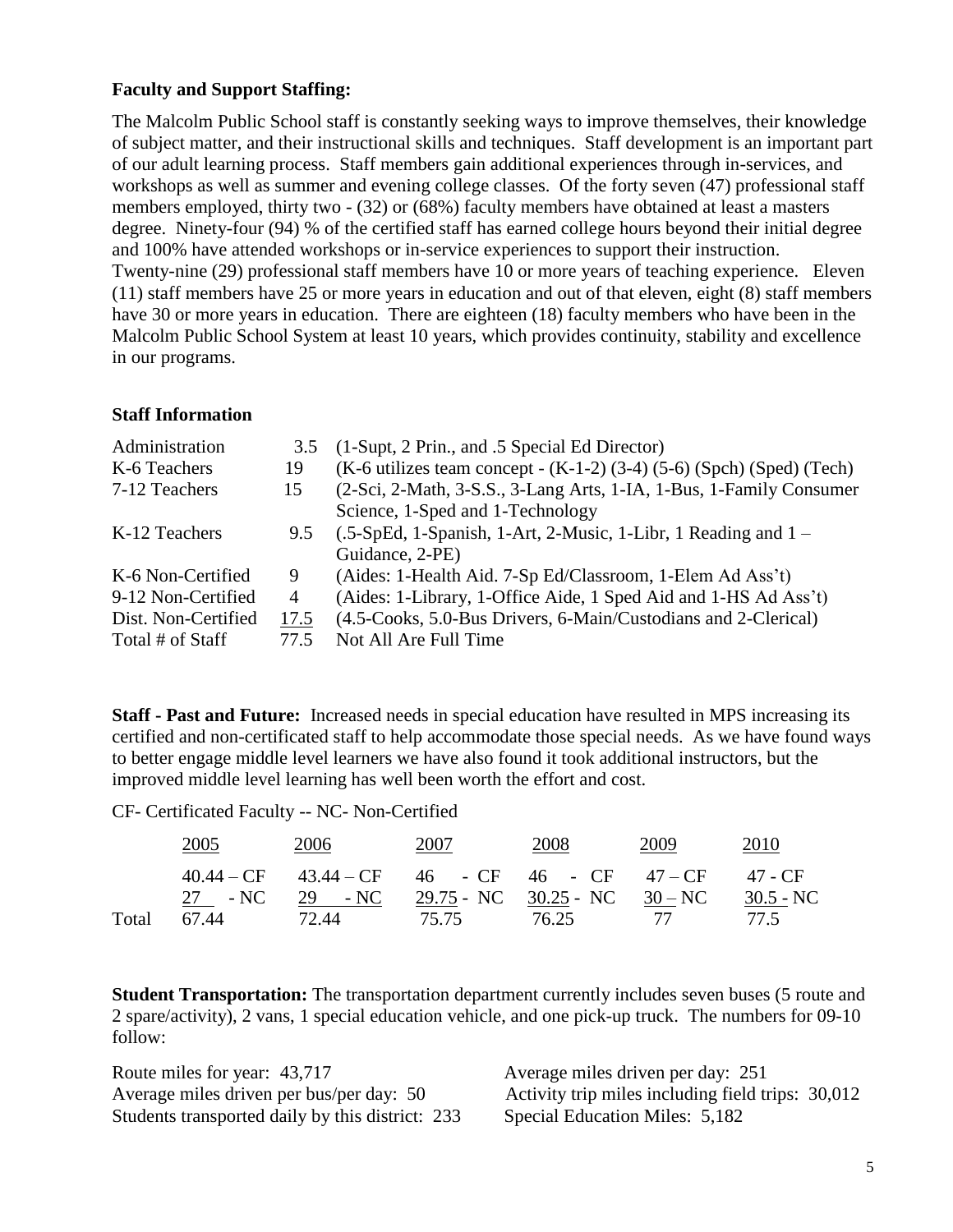# **FINANCIAL INFORMATION**

The financial information prepared for this portion of the report contains data from 2009-2010 and some for 2010-2011. The following information will show you a breakdown of expenses by categories and revenue by source. Included is a levy history that shows the tax levy by Fund over the last fifteen years. You will also be able to see the changes that have occurred in the district's assessed valuation. Also included, is a table that will allow you to track State Aid changes that have occurred over the last several years.

|         | <b>General</b><br><b>Fund</b> | <b>Bond</b><br><b>Retirement</b> | <b>Special</b><br>Bldg. | <b>Total</b><br>Levy | <b>Change</b><br>per \$100                             | <b>Valuation</b>                          |
|---------|-------------------------------|----------------------------------|-------------------------|----------------------|--------------------------------------------------------|-------------------------------------------|
| 1996-97 | 1.4587                        | .1698                            | .0742                   | 1.7027               | $1.25$ cents<br>$+$                                    | 131,291,729                               |
| 1997-98 | 1.2586                        | .2981                            | .1399                   | 1.6966               | .61 cents                                              | 126,713,030                               |
| 1998-99 | 1.0959                        | .3110                            | .0000                   | 1.4069               | $-29.59$ cents                                         | 127,993,268                               |
| 1999-00 | 1.0497                        | .2754                            | .0000                   | 1.3251               | $-08.18$ cents                                         | 152,212,119                               |
| 2000-01 | 1.0999                        | .2711                            | .0000                   | 1.3710               | $+04.59$ cents<br><b>Bond Fund</b>                     | 161,621,644<br>163,916,507                |
| 2001-02 | 1.0349                        | .2266                            | .0402                   | 1.3017               | $-06.93$ cents                                         | 136,896,931                               |
| 2002-03 | 1.0223                        | .2112                            | .0412                   | 1.2747               | <b>Bond Fund</b><br>$-02.70$ cents<br><b>Bond Fund</b> | 185,267,418<br>141,404,829                |
| 2003-04 | 1.1031                        | .1621                            | .0273                   | 1.2925               | $+01.78$ cents                                         | 210,661,848<br>160,573,362                |
| 2004-05 | 1.1105                        | .1541                            | .0199                   | 1.2845               | <b>Bond Fund</b><br>$-00.80$ cents<br><b>Bond Fund</b> | 251,384,779<br>162,737,454<br>265,405,402 |
| 2005-06 | 1.0317                        | .1439                            | .0624                   | 1.2380               | $-04.65$ cents<br><b>Bond Fund</b>                     | 171,261,407<br>284,337,992                |
| 2006-07 | .9864                         | .1296                            | .0660                   | 1.1820               | $-05.60$ cents<br><b>Bond Fund</b>                     | 191,273,347<br>319,533,238                |
| 2007-08 | 1.0227                        | .1232                            | .0506                   | 1.1965               | $+01.45$ cents<br><b>Bond Fund</b>                     | 196,025,215<br>333,808,416                |
| 2008-09 | 1.0021                        | .1050                            | .0478                   | 1.1549               | $-04.16$ cents<br><b>Bond Fund</b>                     | 206,908,406                               |
| 2009-10 | 1.0005                        | .0982                            | .0494                   | 1.1481               | $-.0068$ cents                                         | 349,133,182<br>214,700,015                |
| 2010-11 | 1.0046                        | .1027                            | .0453                   | 1.1526               | <b>Bond Fund</b><br>$+.0045$ cents<br><b>Bond Fund</b> | 360,471,342<br>216,365,438<br>362,879,005 |

# **HISTORY OF LEVIES & VALUATIONS**

• The drop in valuation in 1997-98 was due to a change in law that removed the motor vehicle valuation from the total valuation.

- The change in 1999-00 valuation was generally due to county re-valuation
- The difference in value between the General Fund and Bond Fund is the loss of annexed property value (Kawasaki) to Lincoln. Annexed Property remains part of the Bond Fund until paid off.
- The major change in valuation in 2003-04 was due to county re-valuation.
- The increase (11.5%) in property valuation in the 06-07 yr. was due to General Fund and Bond Fund county re-valuation. .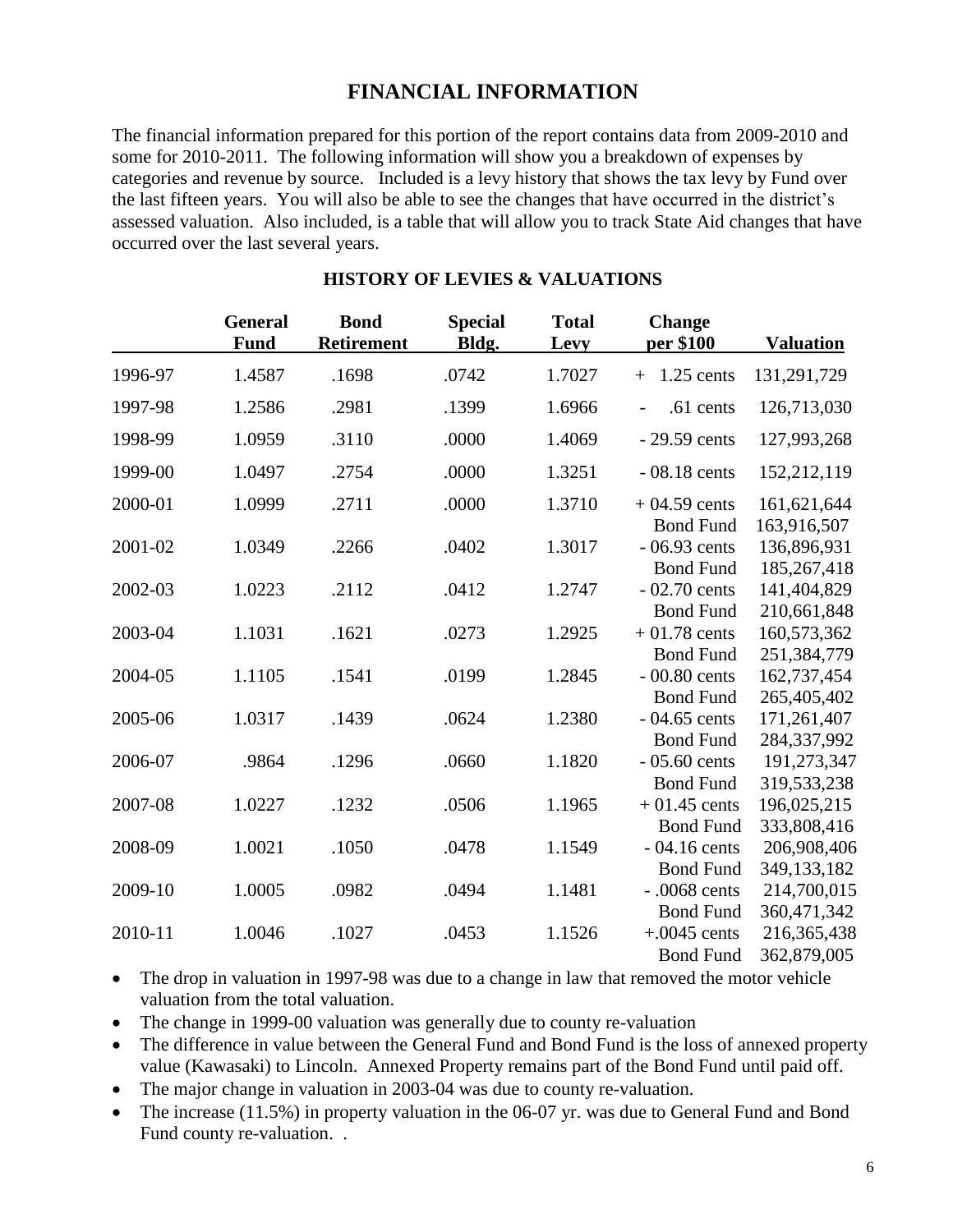#### **FIGURES FROM 09-10 SCHOOL AUDIT REVENUE FOR GENERAL FUND YEAR ENDING AUGUST 31, 2010:**

| <b>Local Receipts:</b>                  |              |                    |
|-----------------------------------------|--------------|--------------------|
| <b>Property Taxes</b>                   | 2,003,560.46 |                    |
| <b>Motor Vehicle Taxes</b>              | 185,847.97   |                    |
| Carline Tax                             | 6,048.70     |                    |
| Interest                                | 977.56       |                    |
| Transportation from Individuals         | 7,414.81     |                    |
| <b>Local Licenses</b>                   | 450.00       |                    |
| <b>Public Power District Sales Tax</b>  | 6,300.30     |                    |
| Other Local Receipts                    | 635.00       |                    |
|                                         |              | \$<br>2,211,234.80 |
| <b>County Receipts:</b>                 |              |                    |
| County License and Fines                | 32,936.35    |                    |
| <b>ESU</b> Receipts                     | 6,293.81     |                    |
|                                         |              | \$<br>39,230.16    |
| <b>State Receipts:</b>                  |              |                    |
| State Aid                               | 1,789,977.59 |                    |
| <b>Special Education Programs</b>       | 224,369.00   |                    |
| <b>Special Education Transportation</b> | 875.00       |                    |
| <b>Payments High Ability Learners</b>   | 5,381.00     |                    |
| Pro-Rate Motor Vehicles                 | 6,088.50     |                    |
| <b>State Apportionment</b>              | 45,093.80    |                    |
| Homestead Exemption                     | 54,223.86    |                    |
| Property Tax Credit                     | 92,575.16    |                    |
| Other State Receipts                    | 120.00       |                    |
|                                         |              | \$<br>2,218,703.91 |
| <b>Federal Receipts</b>                 |              |                    |
| Title I                                 | 21,130.00    |                    |
| Title II, Part A                        | 7,440.00     |                    |
| Title II, Part D                        | 143.00       |                    |
| Title IV Safe and Drug Free             | 860.00       |                    |
| SPED IDEA, Part B Enrollment/Poverty    | 101,511.00   |                    |
| <b>SPED IDEA BASE -</b>                 | 34,191.00    |                    |
| Reap Grant                              | 52,963.17    |                    |
| Title 8 Impact Aid                      | 31,105.00    |                    |
| Medicaid Administration Outreach        | 63,698.27    |                    |
| $ARRA - IDEA 611$                       | 111,158.00   |                    |
| ARRA - IDEA 619                         | 3,603.00     |                    |
| ARRA - State Fiscal Stabilization Funds | 115,110.00   |                    |
|                                         |              | \$<br>542,912.44   |
| <b>Non-Revenue Receipts:</b>            |              |                    |
| Sale of Property                        | 4,081.01     |                    |
| Other Non-Tax Revenue                   | 11,233.79    |                    |
|                                         |              | \$<br>15,314.80    |
| <b>Total Receipts</b>                   |              | \$<br>5,027,396.11 |

#### **2009-2010 Breakdown of Total Revenue Sources**

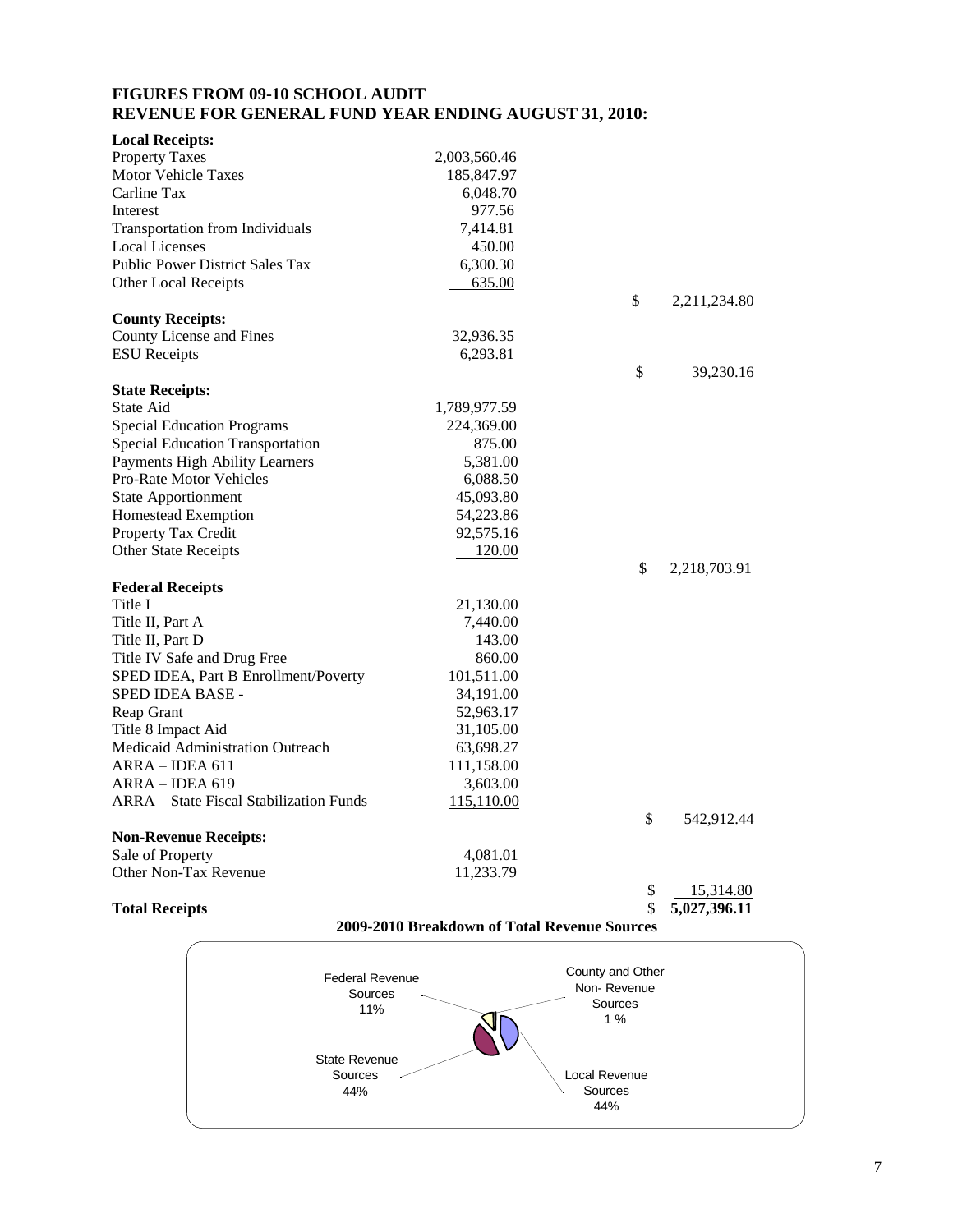#### **DISBURSEMENTS FOR GENERAL FUND - SCHOOL YEAR ENDED AUGUST 31, 2010:**

| <b>General Instruction</b>                           | \$2,443,816.80 |                |
|------------------------------------------------------|----------------|----------------|
| Special Education Instruction                        | 475,066.40     |                |
| Guidance Services                                    | 77,312.31      |                |
| <b>Health Services</b>                               | 21,445.69      |                |
| Other Pupil Support Services                         | 154,764.07     |                |
| Support Services - Staff                             | 86,484.06      |                |
| Board of Education                                   | 20,476.81      |                |
| <b>Executive Administration Services</b>             | 167,962.65     |                |
| Office of the Principal                              | 292,724.13     |                |
| <b>General Business Support Services</b>             | 177,605.42     |                |
| <b>Other Vehicle Disbursements</b>                   | 5,893.28       |                |
| Operation of Plant                                   | 434,943.03     |                |
| Maintenance of Plant                                 | 49,528.77      |                |
| <b>Pupil Transportation</b>                          | 145,190.60     |                |
| Pupil Transportation - Special Education             | 8,669.83       |                |
| <b>State Categorical Programs</b>                    | 8,663.00       |                |
| <b>Federal Programs</b>                              | 417,640.03     |                |
| <b>Transfers</b>                                     | 5,000.00       |                |
| <b>Total Budget of Disbursements &amp; Transfers</b> | \$4,993,186.88 |                |
| Fund Balance, September 1, 2009                      |                | \$1,352,132.21 |
| Receipts 2009/10                                     | 5,027,396.11   |                |
| Disbursements 2009/10                                | 4,993,186.88   | $+34,209.23$   |

#### **Fund Balance, September 1, 2010** \$ 1,386,341.44

 **2009 - 2010**

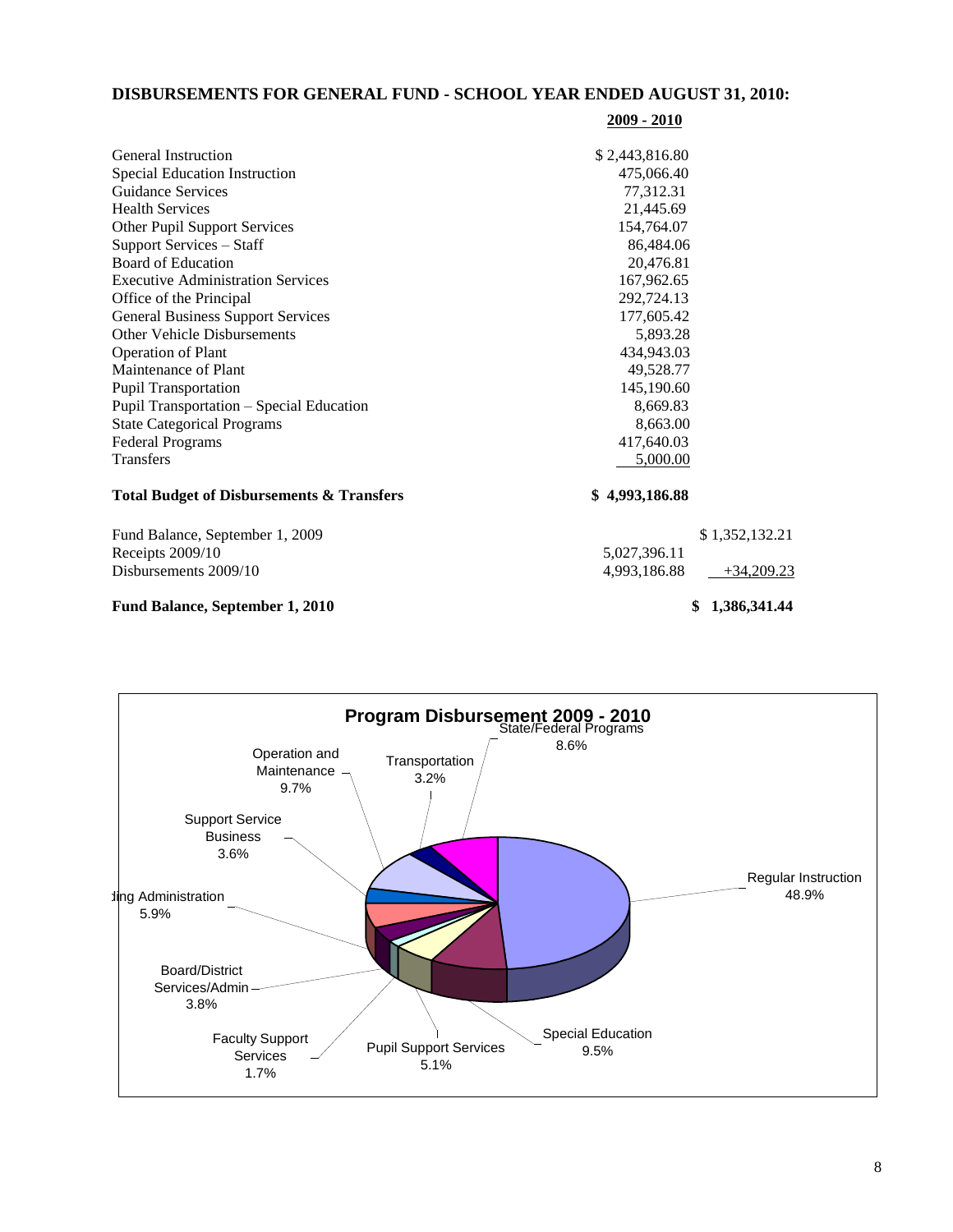# **VALUATION BREAKDOWN BY COUNTIES OR DISTRICT**

|          |             | Lancaster     | <b>Seward</b> | <b>Oak Valley</b> | <b>Total</b> |
|----------|-------------|---------------|---------------|-------------------|--------------|
| 1996-97  |             | 120,552,492   | 1,998,400     | 8,740,837         | 131,291,729  |
| 1997-98  |             | 116,317,295   | 1,992,121     | 8,403,614         | 126,713,030  |
| 1998-99  |             | 117,019,098   | 2,411,752     | 8,562,418         | 127,993,268  |
| 1999-00  |             | 139,618,633   | 2,737,631     | 9,855,855         | 152,212,119  |
| 2000-01  | General     | 148,229,724   | 2,949,305     | 10,442,615        | 161,621,644  |
|          | Bond        | 150,524,587   | 2,949,305     | 10,442,615        | 163,916,507  |
| 2001-02  | General     | 122,609,395   | 3,084,399     | 11,203,137        | 136,896,931  |
|          | Bond        | 170,979,882   | 3,084,399     | 11,203,137        | 185,267,418  |
| 2002-03  | General     | 127,004,294   | 3,724,689     | 10,675,846        | 141,404,829  |
|          | Bond        | 196,261,313   | 3,724,689     | 10,675,846        | 210,661,848  |
| 2003-04  | General     | 144,168,306   | 3,939,533     | 12,465,523        | 160,573,362  |
|          | Bond        | 234,979,723   | 3,939,533     | 12,465,523        | 251,384,779  |
| 2004-05  | General     | 146,081,427   | 4,373,332     | 12,282,695        | 162,737,454  |
|          | Bond        | 248,749,375   | 4,373,332     | 12,282,695        | 265,405,402  |
| 2005-06  | General     | 154,235,649   | 4,483,484     | 12,542,274        | 171,261,407  |
|          | Bond        | 267, 312, 234 | 4,483,484     | 12,542,274        | 284,337,992  |
| 2006-07  | General     | 186,499,146   | 4,774,201     | included          | 191,273,347  |
|          | Bond        | 314,759,037   | 4,774,201     | included          | 319,533,238  |
| 2007-08  | General     | 191,199,218   | 4,825,997     | included          | 196,025,215  |
|          | Bond        | 328,982,419   | 4,825,997     | included          | 333,808,416  |
| 2008-09  | General     | 201,899,997   | 5,008,409     | included          | 206,908,406  |
|          | <b>Bond</b> | 344, 124, 773 | 5,008,409     | included          | 349,133,182  |
| 2009-10  | General     | 209,147,879   | 5,552,136     | included          | 214,700,015  |
|          | Bond        | 354,919,206   | 5,552,136     | included          | 360,471,342  |
| 20010-11 | General     | 210,790,670   | 5,574,768     | included          | 216,365,438  |
|          | Bond        | 357, 304, 237 | 5,574,768     | included          | 362,879,005  |

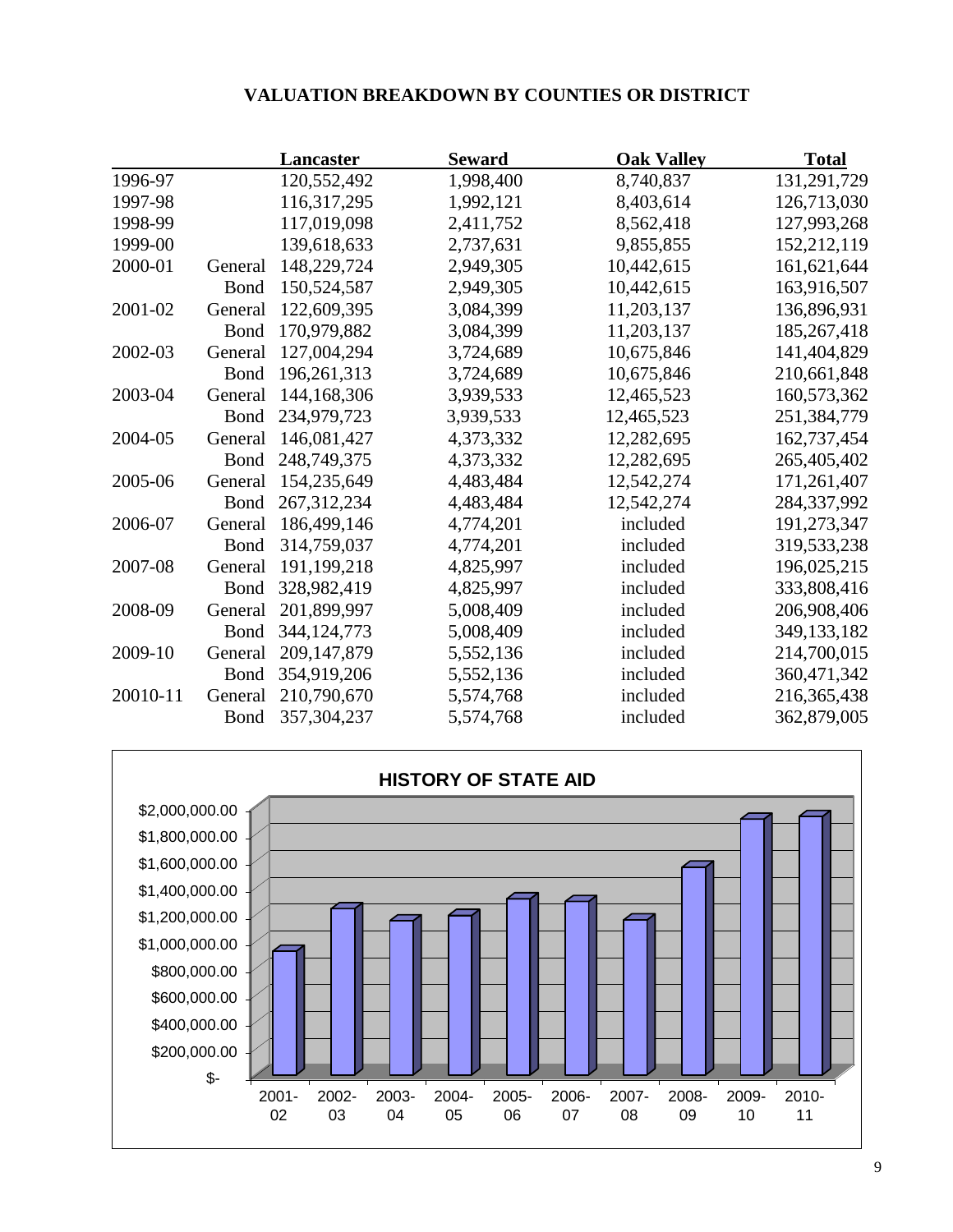# **Testing Results and Student Achievement for 2009 - 2010**

Throughout Nebraska, schools are using a variety of approaches to school improvement. For the last several years, Malcolm Public School has utilized the Nebraska Research Based school improvement process. This process uses a framework developed by curriculum specialists of Nebraska's Educational Service Units. The result of this process is the development of an Action Plan for improving learning. It often incorporates knowledge or processes drawn from "effective schools" workshops, "A+ Achieving Excellence" workshops, or the Minnesota Educational Effectiveness Process. Generally, an Action Plan is implemented over a three to five year time period. Our school improvement plan is designed to be continually evolving, extending and expanding. There is no end, only brief interruptions for evaluation of progress on Action Plans.

Prior to the 2009-2010 school year, Malcolm Public School used the California Achievement Test as our national norm reference test, which provided us with one measure of student achievement. In 2009-2010 we moved to the NWEA-MAP testing for our national norm reference test, because it provided staff with more individual student feedback which would aid and improve instruction. No matter which norm referenced test a school selects, it will only test between 20-40 percent of the instructed subject area (state standards). Norm referenced testing should be just one of many ways a school assesses its students and its effectiveness teaching core curriculum.

# **EXPLORE TEST**

The EXPLORE Test is given to  $8<sup>th</sup>$  graders. This assessment measures students' achievement of knowledge in four basic core subjects: English, Mathematics, Reading, and Science Reasoning. In addition, students complete an interest inventory and a needs assessment. The interest inventory links the student's interests to careers where those interests are of value. When the test results are returned, our Guidance Counselor goes through the results with the students, who each have a workbook that helps them link career choices to their interest inventory. Additionally, students complete a need assessment that informs our staff of the students' perceived needs for improved study skills, assistance in college and career planning, and their need for financial planning assistance.

Below are the mean scores on Malcolm students for the past five years as compared to the national scores. National normative data for years 06-09 are based on students who took all four academic tests within standard time limits as part of a national study conducted in fall 2005. Note: When comparing local and national means, differences in English or Reading scores of 2.1 or smaller, and differences in other test scores of 1.7 or smaller, are not likely to be statistically significant.

| Year | Group $&#</math><br><b>Students</b></th><th>English</th><th>Math</th><th>Reading</th><th>Science<br>Reasoning</th><th>Composite</th></tr><tr><td>2005-2006</td><td>Malcolm <math>(42)</math></td><td>13.7</td><td>14.5</td><td>13.8</td><td>15.9</td><td>14.6</td></tr><tr><td></td><td><b>National</b></td><td>14.2</td><td>15.1</td><td>13.8</td><td>15.9</td><td>14.9</td></tr><tr><td>2006-2007</td><td>Malcolm <math>(42)</math></td><td>15.3</td><td>16.2</td><td>14.7</td><td>16.5</td><td>15.8</td></tr><tr><td></td><td><b>National</b></td><td>13.9</td><td>14.4</td><td>13.9</td><td>15.9</td><td>14.7</td></tr><tr><td>2007-2008</td><td>Malcolm (31)</td><td>15.6</td><td>14.3</td><td>14.9</td><td>16.7</td><td>15.4</td></tr><tr><td></td><td><b>National</b></td><td>14.2</td><td>15.1</td><td>13.8</td><td>15.9</td><td>14.9</td></tr><tr><td>2008-2009</td><td>Malcolm (28)</td><td>16.1</td><td>15.4</td><td>14.6</td><td>17.0</td><td>15.9</td></tr><tr><td></td><td><b>National</b></td><td>14.2</td><td>15.1</td><td>13.8</td><td>15.9</td><td>14.9</td></tr><tr><td>2009-2010</td><td>Malcolm (35)</td><td>17.3</td><td>17.0</td><td>16.3</td><td>18.4</td><td>17.3</td></tr><tr><td></td><td>National</td><td>14.2</td><td>15.1</td><td>13.8</td><td>15.9</td><td>14.9</td></tr></tbody></table>$ |
|------|---------------------------------------------------------------------------------------------------------------------------------------------------------------------------------------------------------------------------------------------------------------------------------------------------------------------------------------------------------------------------------------------------------------------------------------------------------------------------------------------------------------------------------------------------------------------------------------------------------------------------------------------------------------------------------------------------------------------------------------------------------------------------------------------------------------------------------------------------------------------------------------------------------------------------------------------------------------------------------------------------------------------------------------------------------------------------------------------------------------------------------------------------------------------------------------------------------------------------------------------------------------------------------------------------------------------------|
|------|---------------------------------------------------------------------------------------------------------------------------------------------------------------------------------------------------------------------------------------------------------------------------------------------------------------------------------------------------------------------------------------------------------------------------------------------------------------------------------------------------------------------------------------------------------------------------------------------------------------------------------------------------------------------------------------------------------------------------------------------------------------------------------------------------------------------------------------------------------------------------------------------------------------------------------------------------------------------------------------------------------------------------------------------------------------------------------------------------------------------------------------------------------------------------------------------------------------------------------------------------------------------------------------------------------------------------|

# **EXPLORE TEST RESULTS – 8 th Graders take the Explore**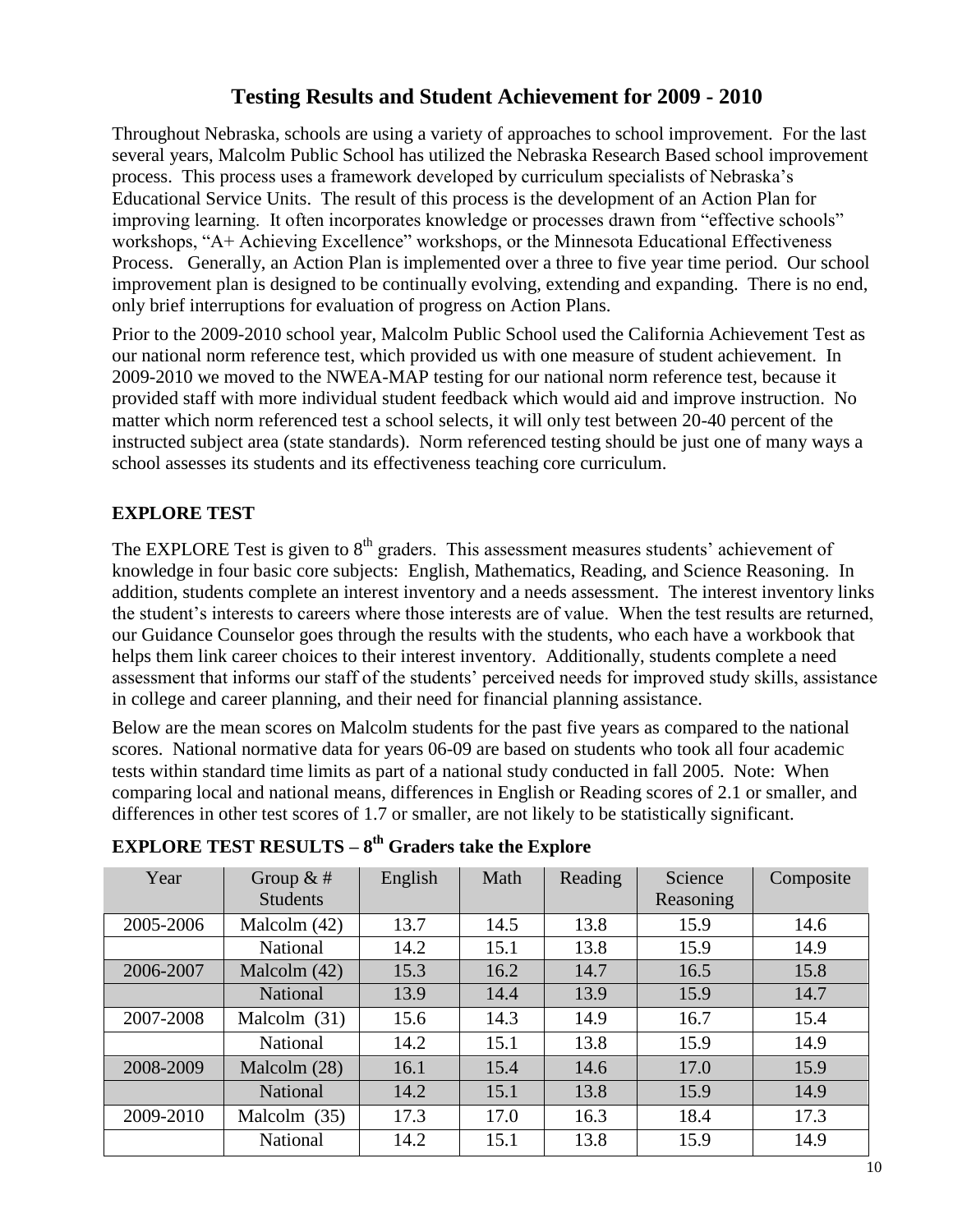# **PLAN TEST**

The PLAN Test, which is a follow-up to the EXPLORE test, is given to 10<sup>th</sup> graders. It also consists of academic testing in English, Mathematics, Reading and Science Reasoning, as well as an interest inventory and a needs assessment. As in the EXPLORE test, the focus of the PLAN test is to look at careers that match a student's academic performance as well as their interests. The  $10<sup>th</sup>$  graders also receive a workbook to assist them in working through the process of identifying careers, starting with the basic career clusters, and then investigating specific careers within those clusters. Our Guidance Counselor spends a minimum of one class period going through the workbooks with the students. Below are the mean scores of Malcolm students as compared to national mean scores for the past five years. National normative data (2006-2009) are based on  $10<sup>th</sup>$  grade students who took all four academic tests within standard time limits as part of a national study conducted in fall 2005. Please note that differences in Science Reasoning or Composite scores of 1.4 or smaller and differences in other test scores of 1.9 or smaller are not likely to be statistically significant.

| Year    | <b>Group and</b><br>Student # | <b>English</b> | <b>Math</b> | <b>Reading</b> | <b>Science</b><br><b>Reasoning</b> | Composite |
|---------|-------------------------------|----------------|-------------|----------------|------------------------------------|-----------|
| 2005-06 | Malcolm (45)                  | 18.6           | 18.0        | 17.8           | 19.3                               | 18.5      |
|         | National                      | 16.9           | 17.4        | 16.9           | 18.2                               | 17.5      |
| 2006-07 | Malcolm $(27)$                | 17.4           | 17.6        | 17.7           | 18.3                               | 18.0      |
|         | National                      | 16.1           | 16.3        | 15.8           | 17.4                               | 16.5      |
| 2007-08 | Malcolm (37)                  | 16.5           | 17.5        | 18.8           | 19.1                               | 18.0      |
|         | <b>National</b>               | 16.9           | 17.4        | 16.9           | 18.2                               | 17.5      |
| 2008-09 | Malcolm (33)                  | 18.5           | 18.1        | 18.9           | 19.6                               | 18.8      |
|         | National                      | 16.9           | 17.4        | 16.9           | 18.2                               | 17.5      |
| 2009-10 | Malcolm $(31)$                | 18.0           | 16.5        | 18.5           | 18.7                               | 18.0      |
|         | National                      | 16.9           | 17.4        | 16.9           | 18.2                               | 17.5      |

# **PLAN TEST RESULTS – 10th Graders take the Plan Test**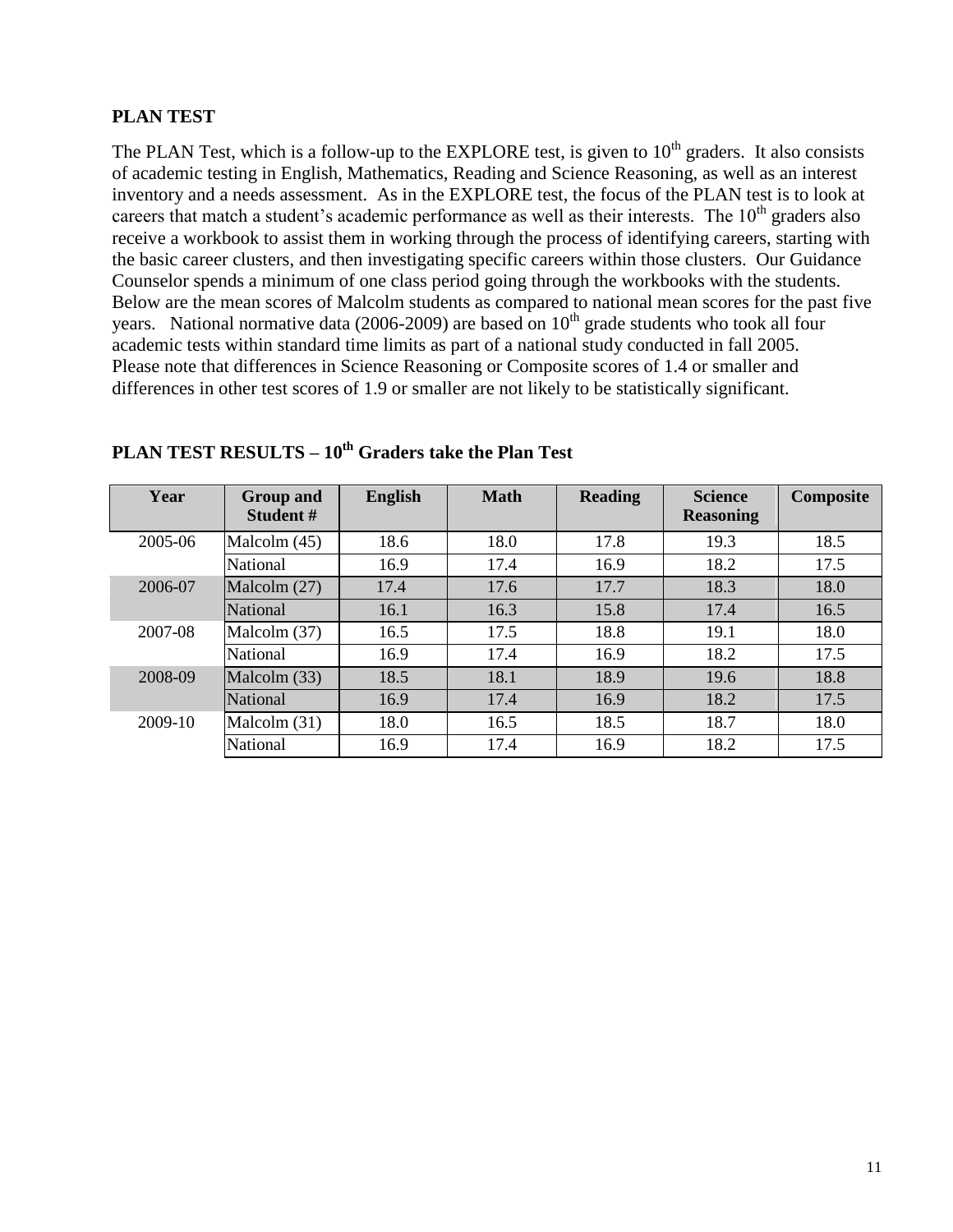# **NORM REFERENCE TESTING**

# **NWEA MAP TEST – (Norm Reference Test given to 1st-8th and 11th Grades)**

The Northwest Evaluation Association (NWEA) MAP test is a norm-reference assessment that we have selected to measure the performance levels of our students. Unlike our former norm-referenced test, NWEA is a dynamic and adaptive test that uses interactive technologies which adjust the difficulty of the questions (in real-time) to match the students' current performance levels. We feel that this test reflects our philosophy of challenging students without overwhelming them. Because of this, we feel that we can eliminate a couple of testing variables that can have a negative effect on performance and data accuracy; frustration and/or boredom. As a result, we are confident that we are getting the most accurate data available from a norm-reference test.

|               |                  | <b>Northwest Evaluation Association (NWEA) Assessment Scores</b> |          |           |          |           |          |           |          |
|---------------|------------------|------------------------------------------------------------------|----------|-----------|----------|-----------|----------|-----------|----------|
|               |                  |                                                                  | Reading  |           |          | Math      |          |           |          |
| <b>Class</b>  | Grade            | Dist. RIT                                                        | Nat. RIT | Dist. NPR | Nat. NPR | Dist. RIT | Nat. RIT | Dist. NPR | Nat. NPR |
| Class of 2019 | 3rd              | 204                                                              | 200      | 63        | 50       | 204       | 203      | 54        | 50       |
| Class of 2018 | l4th             | 213                                                              | 207      | 65        | 50       | 214       | 211      | 57        | 50       |
| Class of 2017 | 5th              | 218                                                              | 212      | 66        | 50       | 222       | 220      | 55        | 50       |
| Class of 2016 | 6th              | 223                                                              | 216      | 69        | 50       | 227       | 225      | 57        | 50       |
| Class of 2015 | 7th              | 226                                                              | 219      | 69        | 50       | 232       | 230      | 55        | 50       |
| Class of 2014 | l8th.            | 230                                                              | 223      | 68        | 50       | 240       | 234      | 64        | 50       |
| Class of 2011 | 11 <sub>th</sub> | 231                                                              | 227      | 67        | 50       | 247       | 241      | 62        | 50       |

# **NWEA MAP: 3rd, 4th, 5th, 6th, 7th, 8th, 11th GRADE NORM-REFERENCE TEST RESULTS**

- RIT: a proprietary, equal interval measurement that allows us to track growth and compare regardless of the age of the students or the time they were tested
- Dist. RIT: Malcolm's mean RIT score
- Nat. RIT: national mean RIT score
- NPR: national percentile rank is a comparative measure used to compare the performance of our students to the performance norms of students across the nation
- Dist. NPR: Malcolm's mean NPR
- Nat. NPR: the nation's mean NPR (it will always be 50)

#### **NEBRASKA STATE ACCOUNTABILITY (NeSA)**

The legislative sessions of 2007 and 2008 produced drastic changes in standards and assessment for Nebraska schools. The new system relies on a common test where individual school districts can and will be compared. The transition from the old system (STARS) to the new system (NeSA) will happen over a three year period. In the 2009-2010 school year, reading will be assessed using the NeSA format, while math and science will continue to be assessed using STARS. In the 2010-2011 school year, reading and math will be assessed using the NeSA format, while science will continue with STARS. Finally, in 2011-2012, reading, math and science will all be assessed using NeSA.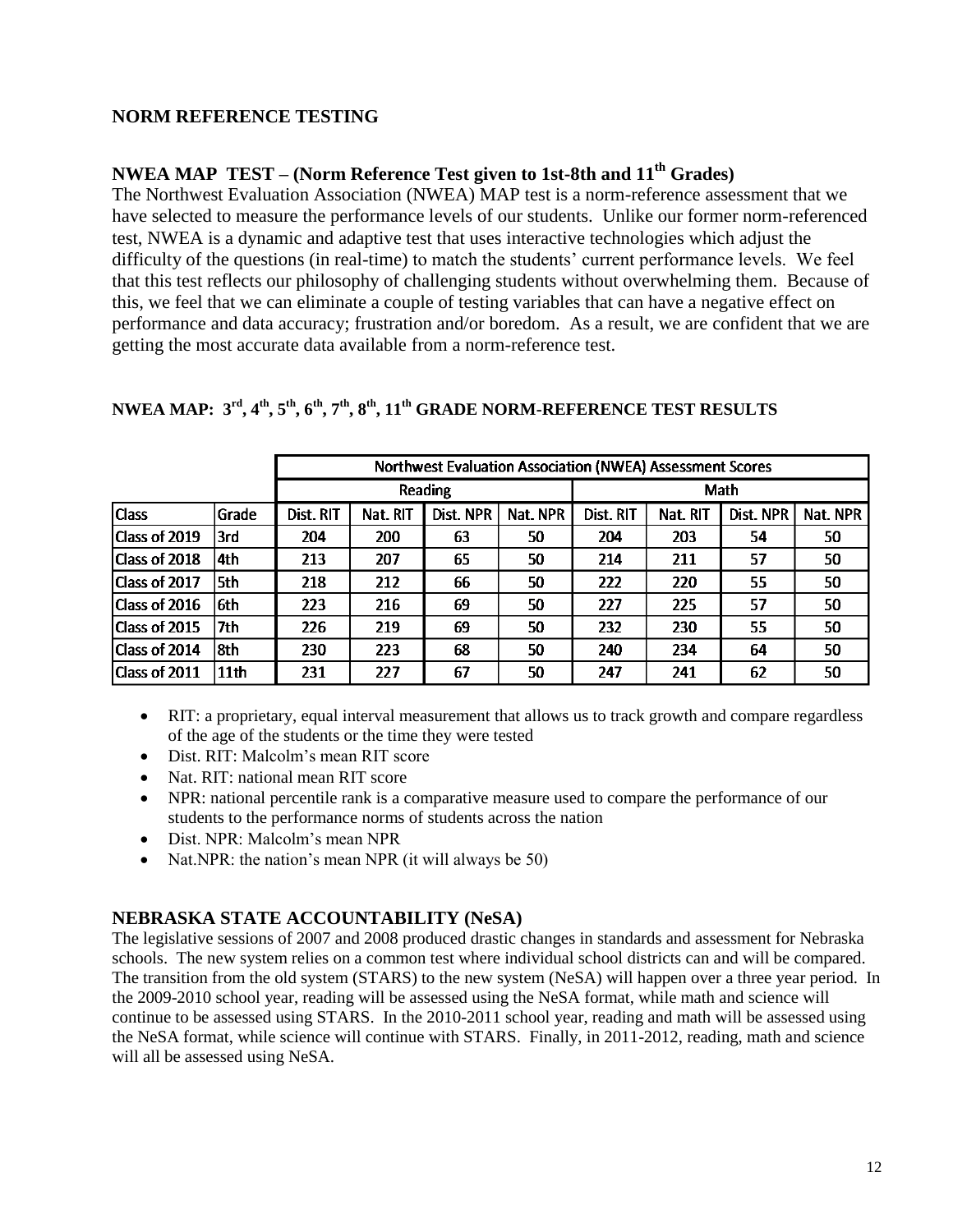# **NeSA READING**

During the 2009-2010 school year, grades 3-8 and 11 were given the NeSA reading test. The test was administered to 100% of the student population with only approved accommodations for special education students. The district did very well outperforming the state average in every grade except third, which only missed by two points.



#### **STARS MATH**

The following chart illustrates a four-year historical representation of student performances on the STARS MATH assessment. For the second straight year, 100% of Malcolm students in grades 4, 8, and 11 tested at 100% proficiency on the STARS math assessment.

**Percentage of Students Who Met** 

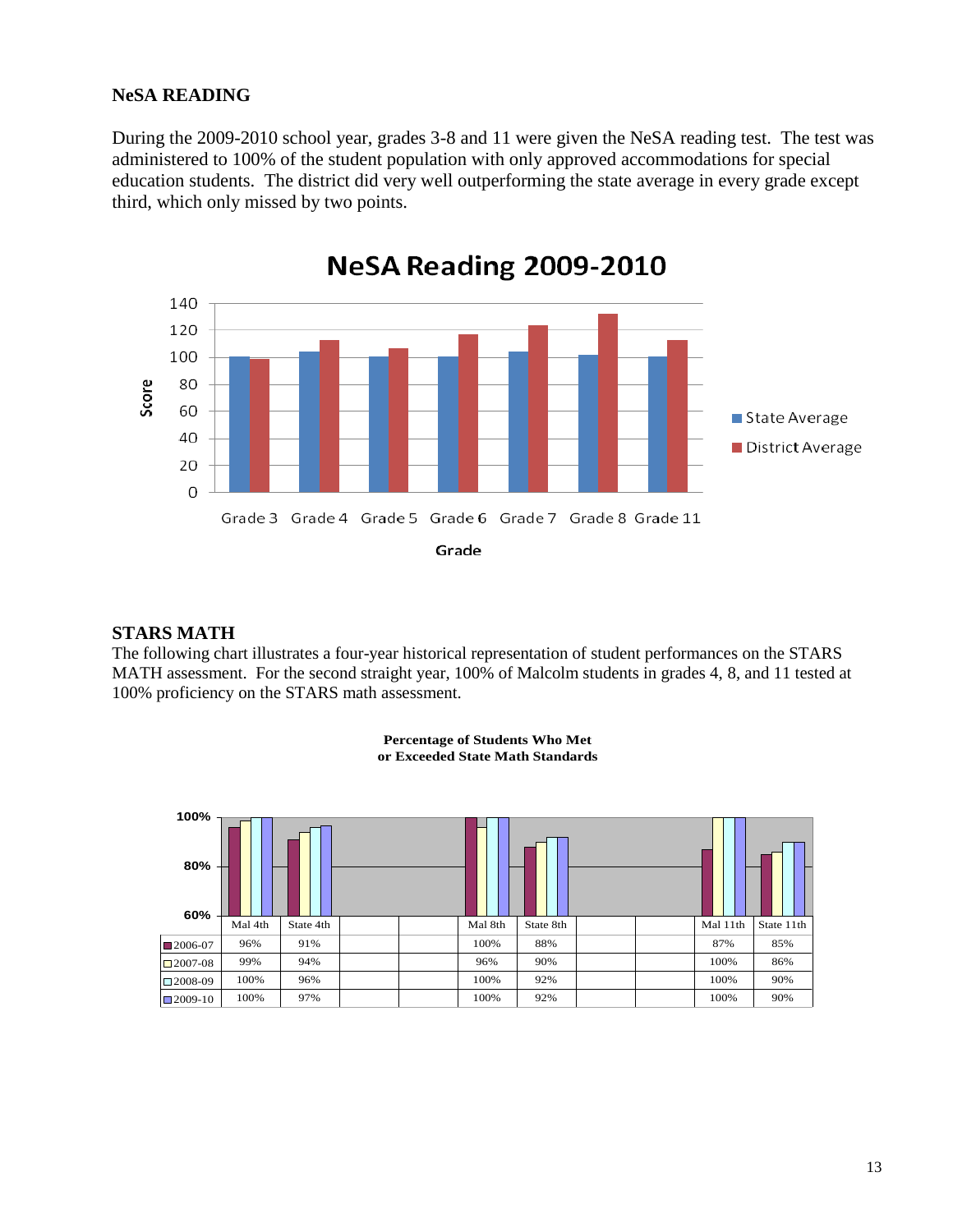**STATE WRITING ASSESSMENT:** In 2009-10, the STATE WRITING ASSESSMENT was given to students in grades 4, 8, & 11 with no special education accommodations given and the majority responded with excellent scores. Grade 4 scored 88% proficient, and grades 8 and 11 scored a perfect 100% proficient.



#### **Percentage of Students Who Met or Exceeded State Writing Assessment Standard**

# **STATE STANDARDS – SCIENCE:**

The following chart indicates the percentage of students who met or exceeded the State Standards in Science. Data was first collected at the student level beginning in the 2007-2008 school year. For the second year in a row, Malcolm's grades 5, 8, and 11 score a perfect 100% proficient or higher.

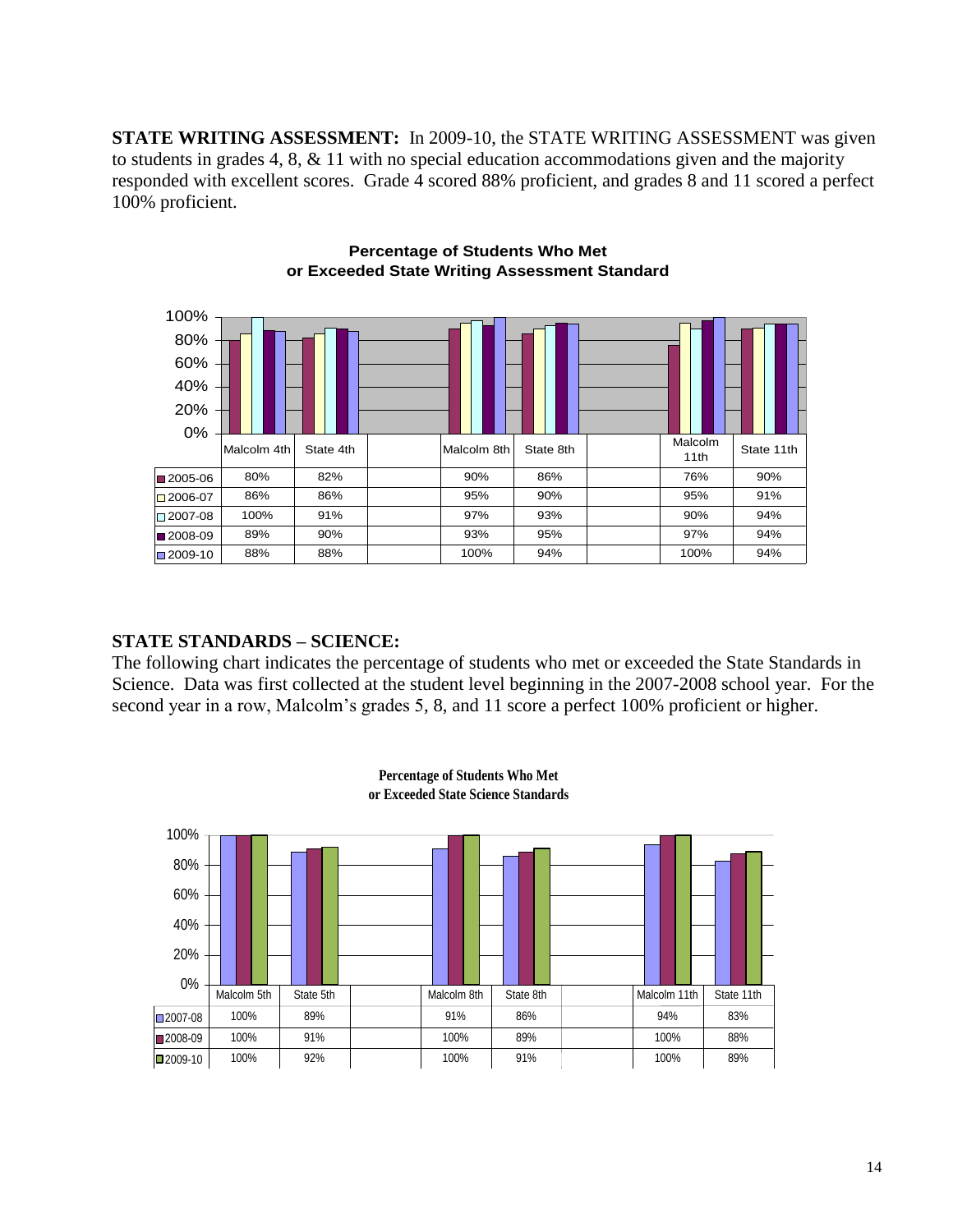# **NO CHILD LEFT BEHIND AND ADEQUATE YEARLY PROGRESS (AYP)**

In 2003 Nebraska set its targets for student performance on standards to comply with the federal law (No Child Left Behind). This year the percent of students needing to meet or exceeding state and federal standards were raised even higher than last year's standards. The rising targets are used in determining whether a school is making AYP (Adequate Yearly Progress). The federal law (NCLB) currently states that 100 percent of our students will be proficient by 2014. This year, for a school to make Adequate Yearly Progress, each group of students, the individual school, as well as the district as a whole must meet state target goals (certain percentage of students meeting or exceeding state standards) in reading, mathematics and writing. The student groups are 1) the school as a whole 2) White 3) Black 4) Hispanic 5) Native American 6) Asian American 7) students from low-income families 8) students learning English 9) students who receive special education services. To make Adequate Yearly Progress in 2009-10, each school as a whole and each tested group of students, as indicated above (Grade 4, 8, and 11) must meet the following targets:

**State and Federal Accountability Requirements**: To meet state and federal accountability requirements, school districts and individual school buildings with 30 or more students in any of nine groups must meet the following state and federal accountability goals. To meet the following state and federal requirements a school can use either criterion or norm reference testing or a combination of both. The State of Nebraska is moving in the direction of one State Test in required subject areas to determine if a school district is meeting State and Federal Accountability requirements.

- **Reading**: 81 percent of  $4<sup>th</sup>$  graders (elementary), 81 percent of  $8<sup>th</sup>$  graders (middle school) and 83 percent of 11<sup>th</sup> graders (high school) scoring proficient on state standards.
- Mathematics: 83 percent of 4<sup>th</sup> graders (elementary), 79 percent of 8<sup>th</sup> graders (middle school) and 81 percent of 11<sup>th</sup> graders (high school) scoring proficient on state standards.
- **Writing**: 62 percent of elementary students; 61 percent of middle school students scoring proficient on statewide writing assessments.

**High School Graduation Rate**: Must be at or above 83.97 percent

**Quality of Assessments**: Must be rated at least Good, Very Good or Exemplary.

**Student Testing Participation**: At least 95 percent of the students enrolled in school as of the last Friday in September must be assessed in reading, mathematics and writing in grades 4, 8 and 11. The student testing participation percent is determined by the number of students enrolled at MPS on the last Friday in September against the student numbers that are tested in March.

**Federal Accountability Continuous Progress**: This rating is the result of comparing the school's AYP status for two consecutive years. If required progress is made through two consecutive years, the school would have received a MET (considering all possible categories) in both years. Should a school district receive a MET rating one year, but not the next, the district rating would still be NOT MET. If a school district receives a NOT MET rating for two consecutive years, the rating would be "NEEDS IMPROVEMENT".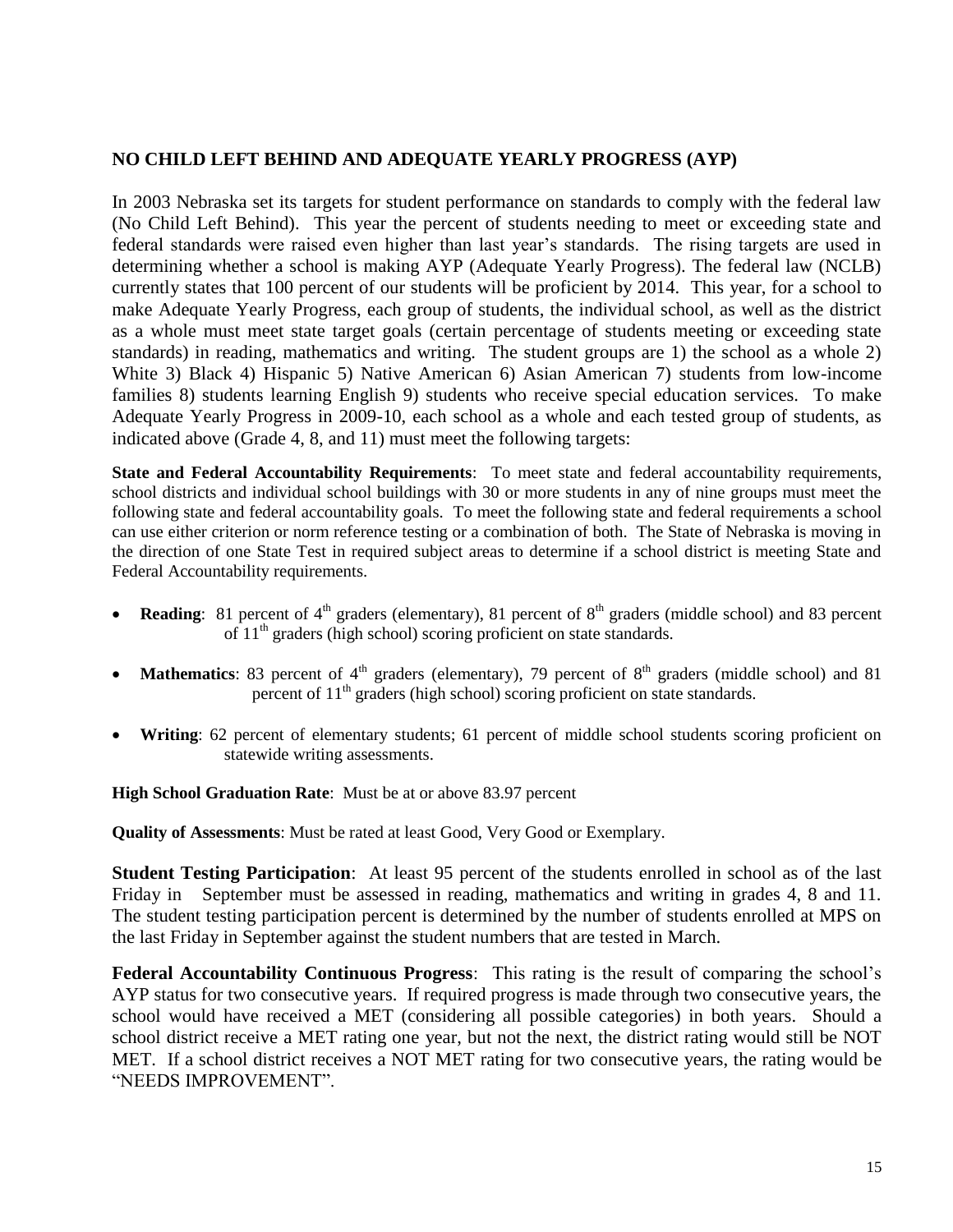# **What happens if a school district fails to make a goal and doesn't improve?**

If a school misses one or more goals or targets for two consecutive years, the school would be rated as "NEEDS IMPROVEMENT". Those districts would be strongly encouraged to change curriculum content or instructional emphasis, redirect resources and receive outside help from the state.

# **State and Federal Adequate Yearly Progress (AYP):**

In 2004, the first year of testing, Malcolm met all academic AYP targets, except for the junior class student participation-testing rule in reading. MPS did not test two foreign exchange students and two students who transferred after school started, therefore, we only tested 90% of the total number of junior students that started the year, thus we did not met the 95% student participation-testing rule for juniors in reading. In years 2005, 2006, 2007, 2008 and 2009 Malcolm has met all state and federal academic AYP testing targets and testing participation requirements.

# **SUMMARY OF ACCOUNTABILITY:**

# **In 2010, Malcolm Public School met all Federal AYP targets.**

| 4 <sup>th</sup> Grade:              | 8 <sup>th</sup> Grade:              | $11th$ Grade:                       |
|-------------------------------------|-------------------------------------|-------------------------------------|
| State Standards Accountability: Met | State Standards Accountability: Met | State Standards Accountability: Met |
| Federal Accountability: Met         | Federal Accountability: Met         | Federal Accountability: Met         |
| 2 yrs. Continuous Progress: Met     | 2 yrs. Continuous Progress: Met     | 2 yrs. Continuous Progress: Met     |

Fourth Grade Students Meeting or Exceeding Reading Standards: **Met** Eighth Grade Students Meeting or Exceeding Reading Standards: **Met** Junior Students Meeting or Exceeding Reading Standards**: Met**

Fourth Grade Students Meeting or Exceeding Math Standards: **Met** Eighth Grade Students Meeting or Exceeding Math Standards: **Met** Junior Students Meeting or Exceeding Math Standards: **Met**

Fifth Grade Students Meeting or Exceeding Science Standards: **Met** Eighth Grade Students Meeting or Exceeding Science Standards: **Met** Twelfth Grade Students Meeting or Exceeding Science Standards: **Met**

Writing goal for elementary, middle schools and high school: **Met**

#### **Assessment Quality (Good, Very Good, or Exemplary)**:

Assessment Quality of Criterion Reference Reading Tests Used, All Three Grade Levels: **Exemplary** Assessment Quality of Criterion Reference Math Tests Used, All Three Grade Levels: **Exemplary**

All Students - Test Participation was above 95% - **Met**

Graduation Rate Exceeds 83.97 % - **Met – 100%**

No Child Left Behind Qualified Teachers – **100%**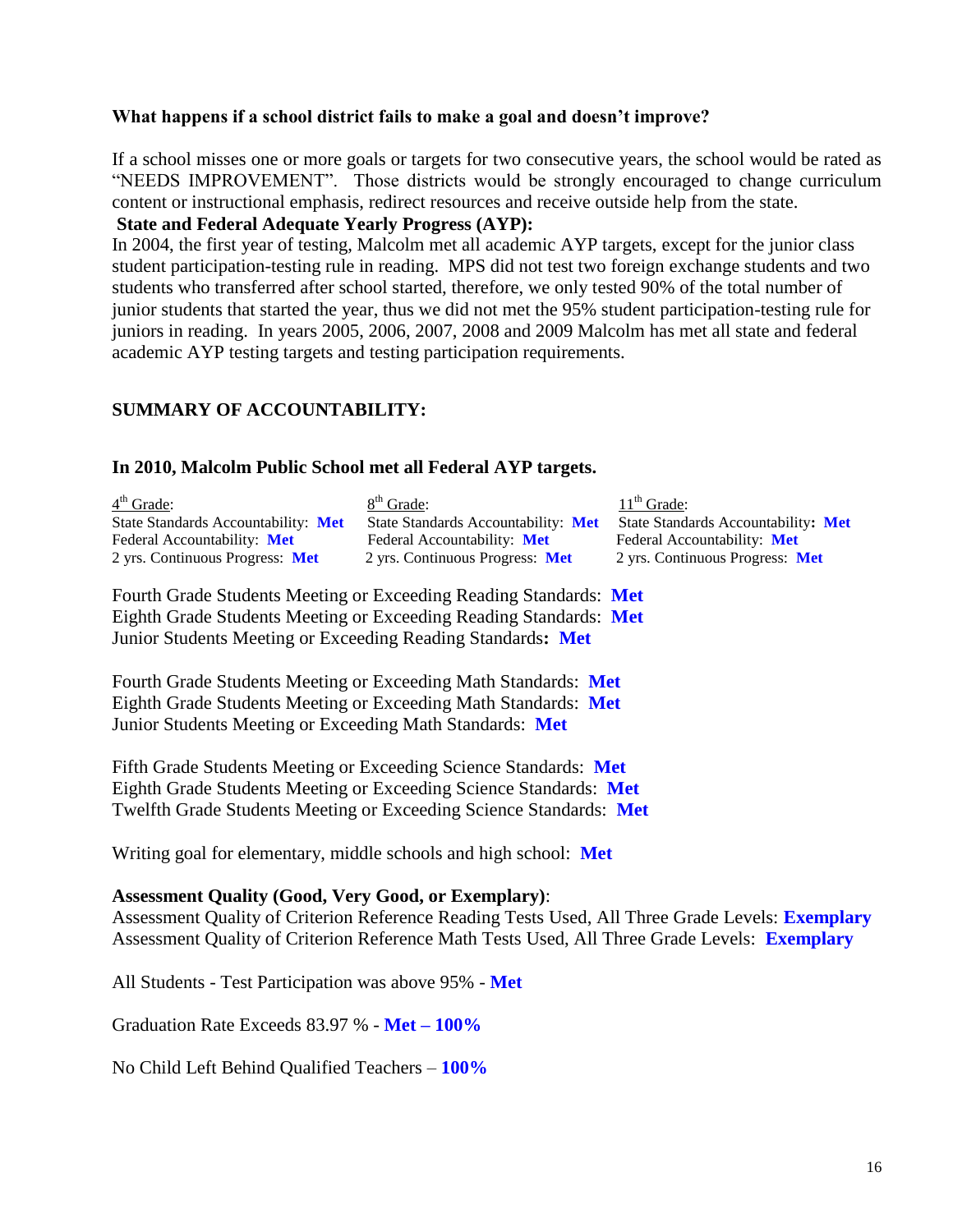**MALCOLM SCHOOL DISTRICT IMPROVEMENT PROCESS**: In March 2007, the district hosted an external team of educators to review our school improvement processes and data. The overall purpose of an external team visit is to add an outside, objective view of the progress of the work accomplished by the school. This team was available to the school improvement curriculum committees to answer questions and if necessary, provide direction and guidance.

During the past five years the school district has focused its energies and resources on improving skills in reading comprehension, written communication, health and wellness, technology, visual and performing arts, as well as started processes to improve skills in math. Several commendations were given to the various curriculum committees, but more importantly, we received a few more recommendations that would further assist us in accomplishing our goals.

The school improvement process is always evolving and changing around student data. Following several years of analyzing student data, the school improvement teams felt the district had made acceptable strides on those goals, and attention could be moved to other areas. After a short review of past data analysis sessions and some professional dialog between committee members, the curriculum committee agreed upon the following objectives or goals for the next school improvement cycle.

- (1) Faculty members will work on articulating and mapping the entire K-12 curriculum.
- (2) All students will improve skills in math.
- (3) All students will improve skills in science.
- \*\* Reading and written communication will be monitored, to see if our success can be maintained or improved, without being specifically targeted.

#### **ACT (American College Test)**

The ACT is the most common college entrance exam used in the Midwest. It is not required of all students but it is available to be taken by any student and it may be taken multiple times by the same student. The following graph compares National, State, and Local ACT scores from 2005 through 2010. The possible score range is from 0-36. Students who take a minimum of Algebra 1, Algebra 2, and Geometry typically achieve higher ACT Math scores than students who take less than three years of math. In addition students who take more advanced math courses substantially increase their ACT math score. Students taking Biology and Chemistry in combination with Physics typically achieve higher ACT Science scores than students taking less than three years of science courses. The apparent trend for some at Malcolm during their senior year is to "coast" taking the perceived easier courses and fewer advanced courses to maintain their GPA and then worry about class rank, as opposed to seeking out an advanced course to stretch themselves intellectually. Students and parents need to realize the senior year needs to be the most challenging of all high school years, so students are better prepared for whatever lies ahead. More colleges are now placing less emphasis on GPA's and more on rigorous student schedules and ACT scores which are indicators of how a student will do in a college setting.